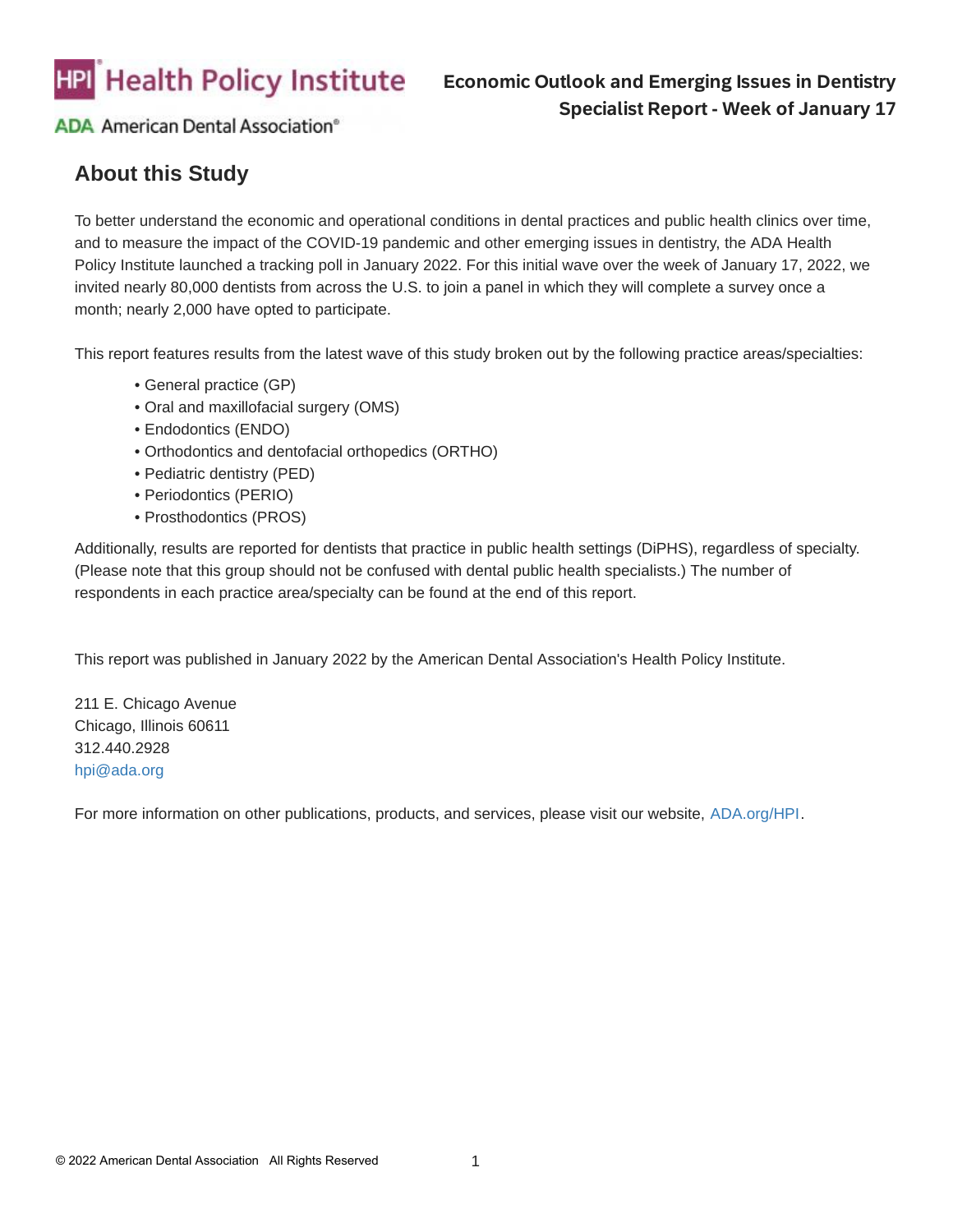

# **Appointment Schedule**

**How full was your dental practice's appointment schedule last week?**

### **Mean % of schedule filled** Dentists in private practice



1867 Responses

Dentists in public health settings

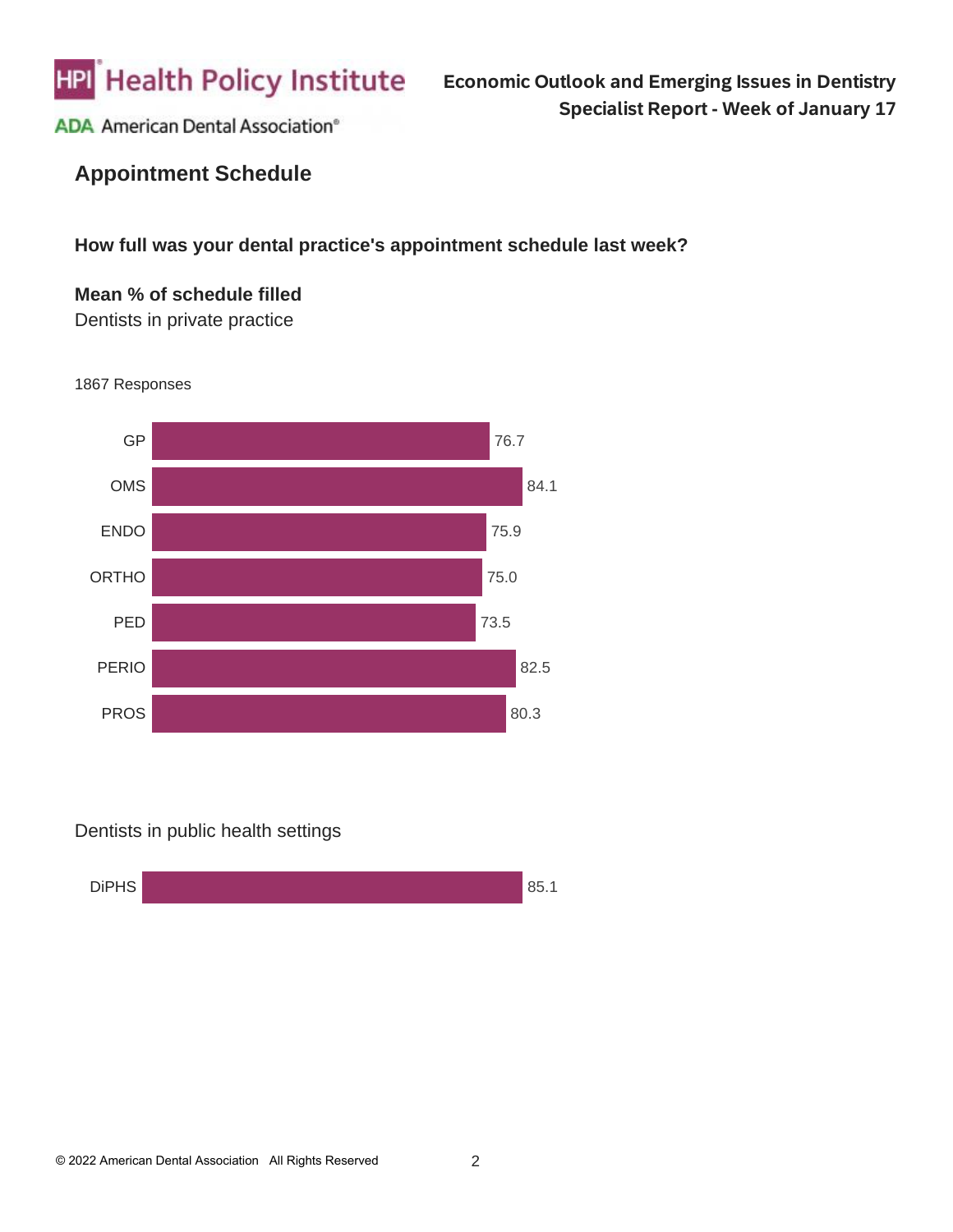

## **Factors Preventing a Full Schedule**

# **Which of the following factors prevented your dental practice's appointment schedule from reaching 100% last week? (Select all that apply.)**

#### **General Practice**





### **Oral and Maxillofacial Surgery**

21 Responses



### **Endodontics**

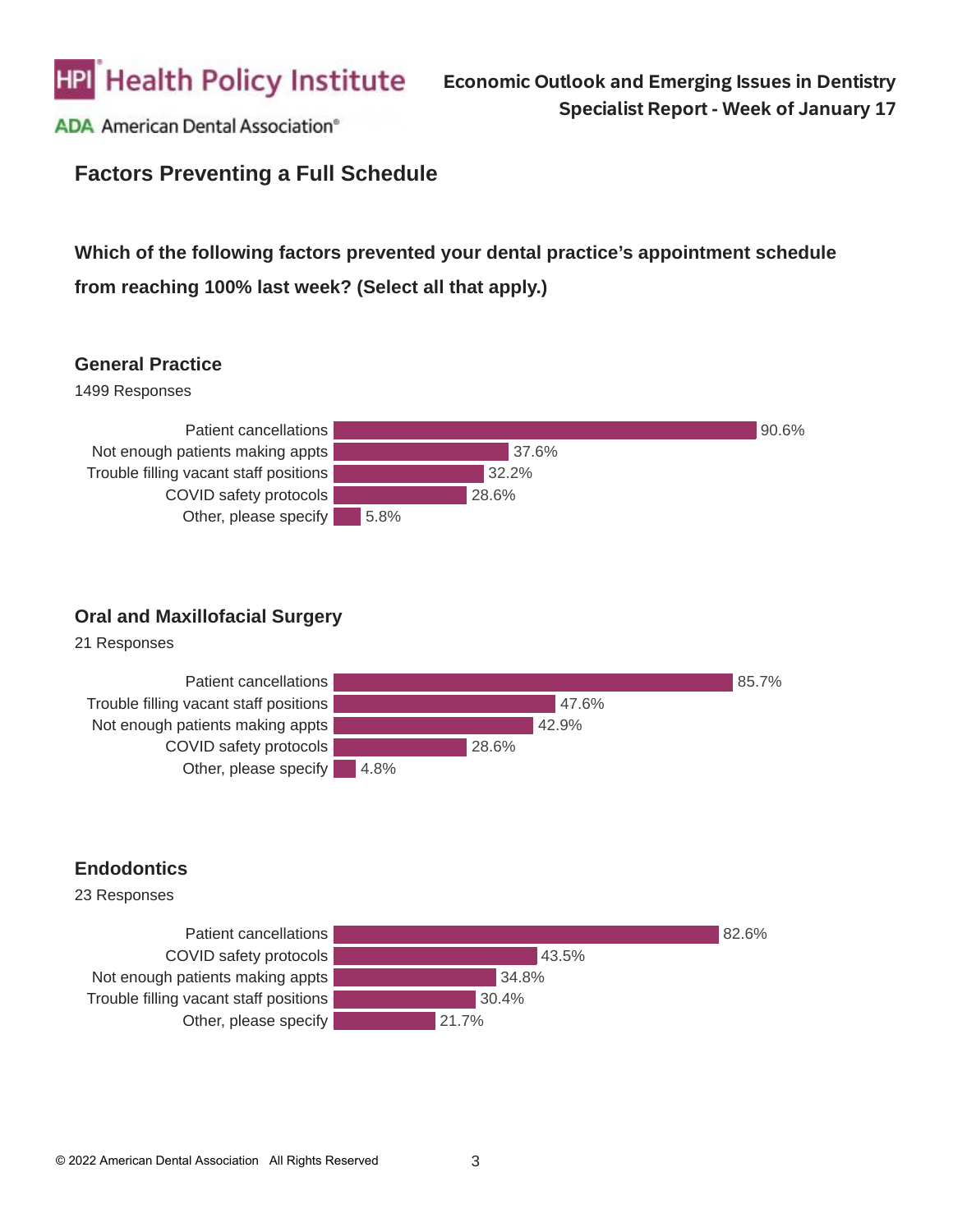

**Which of the following factors prevented your dental practice's appointment schedule from reaching 100% last week? (Select all that apply.) (continued)**

#### **Orthodontics**

33 Responses



#### **Pediatric Dentistry**



#### **Periodontics**

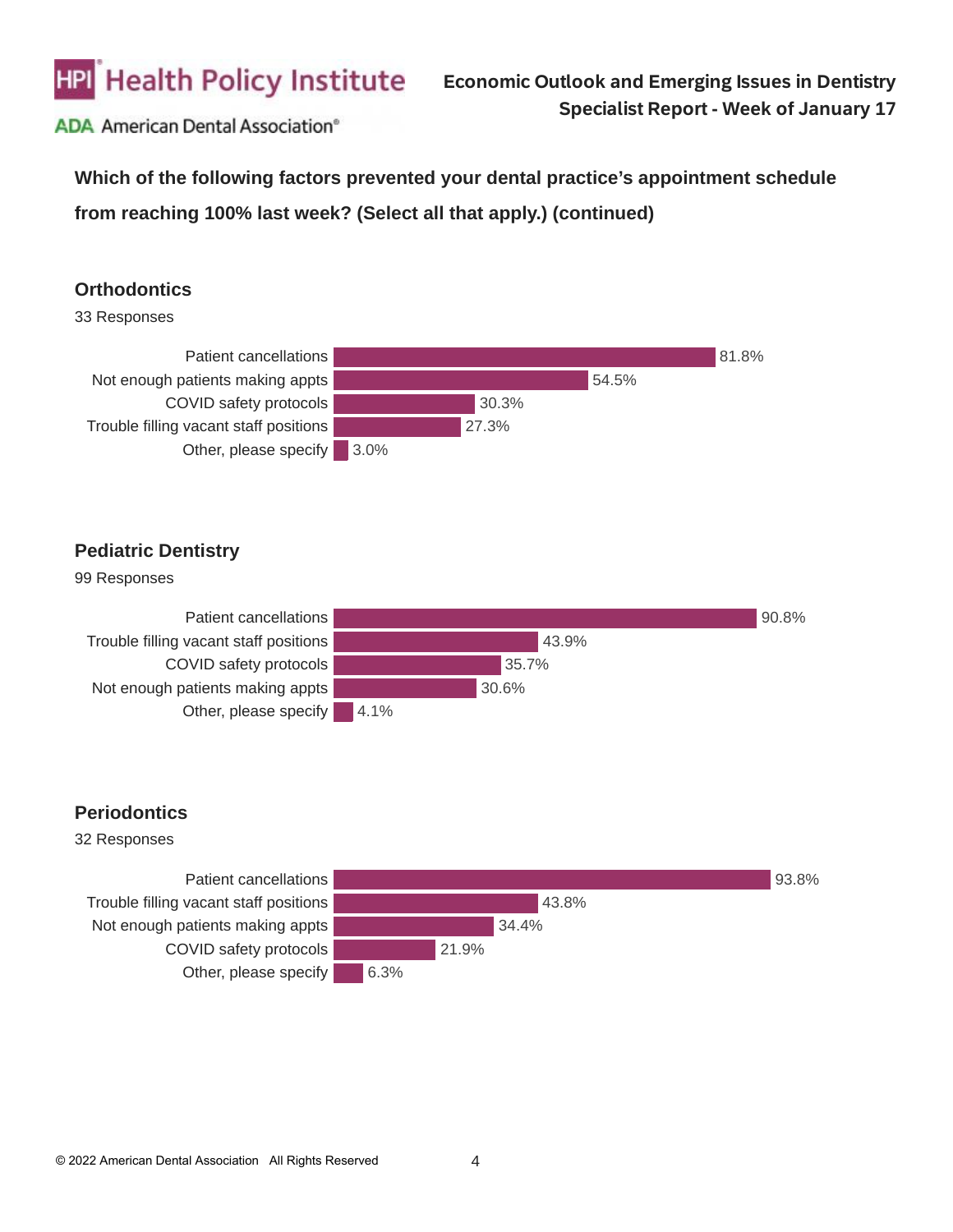

**Which of the following factors prevented your dental practice's appointment schedule from reaching 100% last week? (Select all that apply.)**

### **Prosthodontics**

16 Responses



### **Dentists in Public Health Settings**

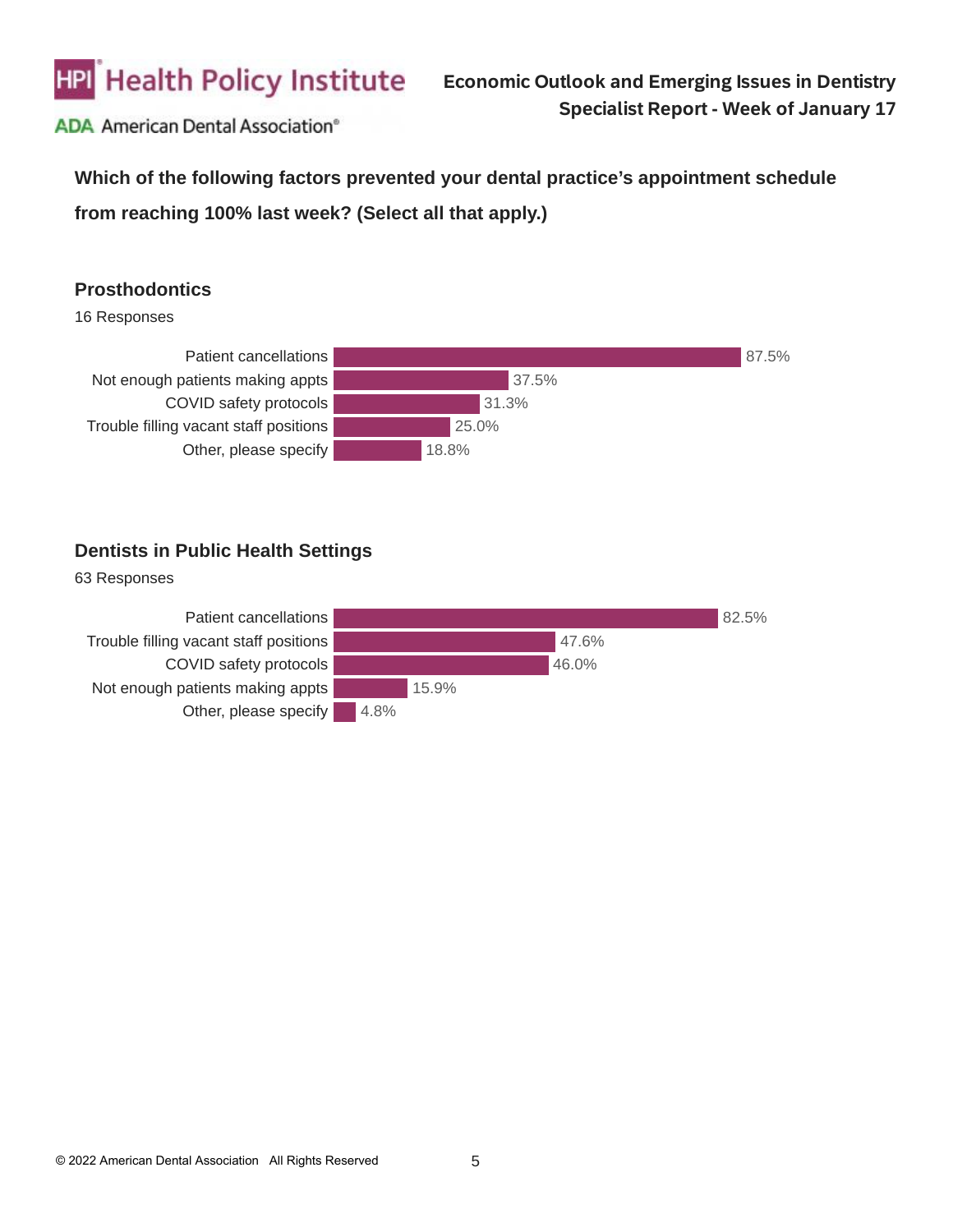

# **Staff Recruitment**

#### **General Practice**

## **Have you recently or are you currently recruiting any of the following positions in your dental practice?**

#### 1699 Responses



#### **How challenging has it been to recruit the position(s) below?**

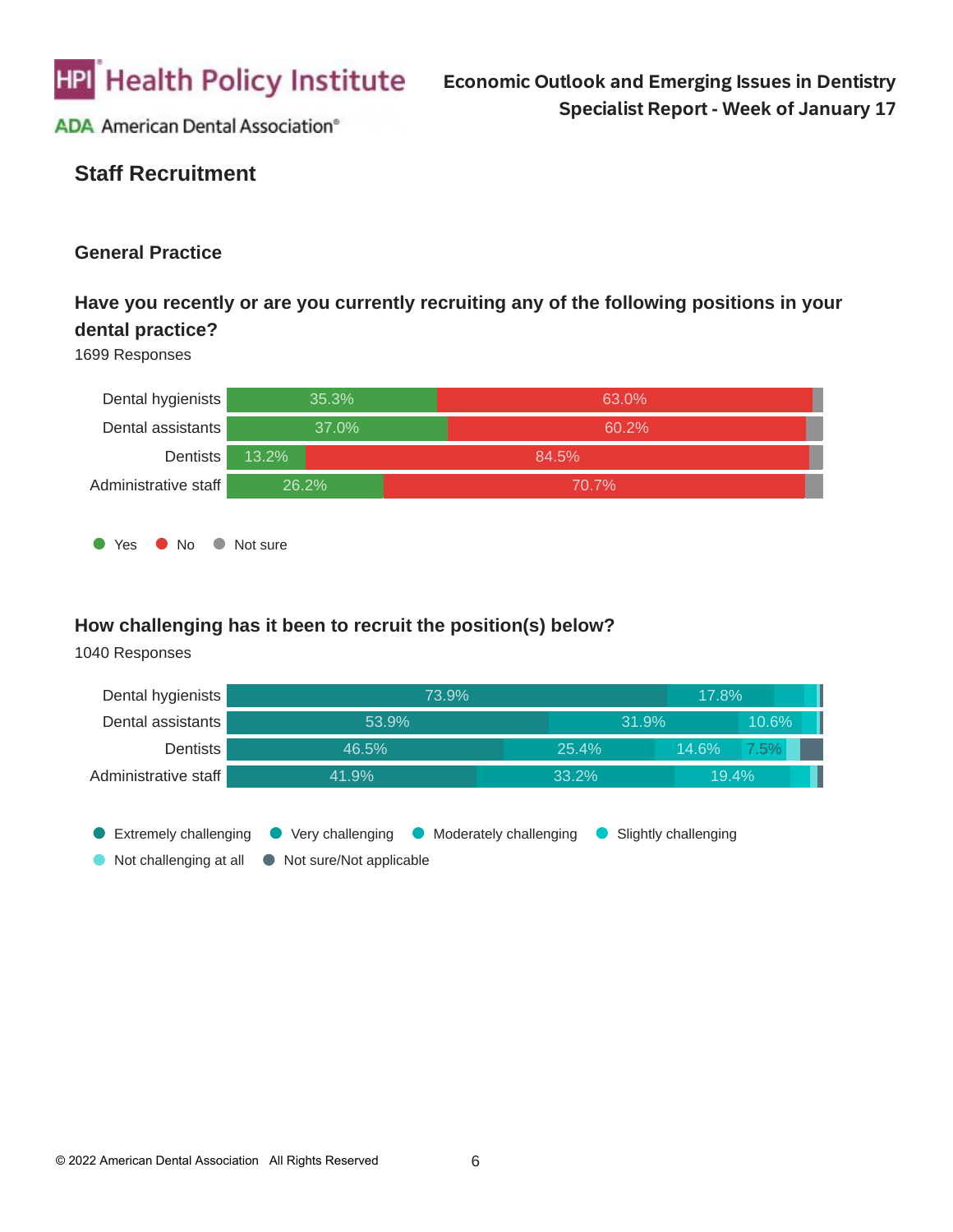

### **Oral and Maxillofacial Surgery**

## **Have you recently or are you currently recruiting any of the following positions in your dental practice?**

29 Responses



#### **How challenging has it been to recruit the position(s) below?**

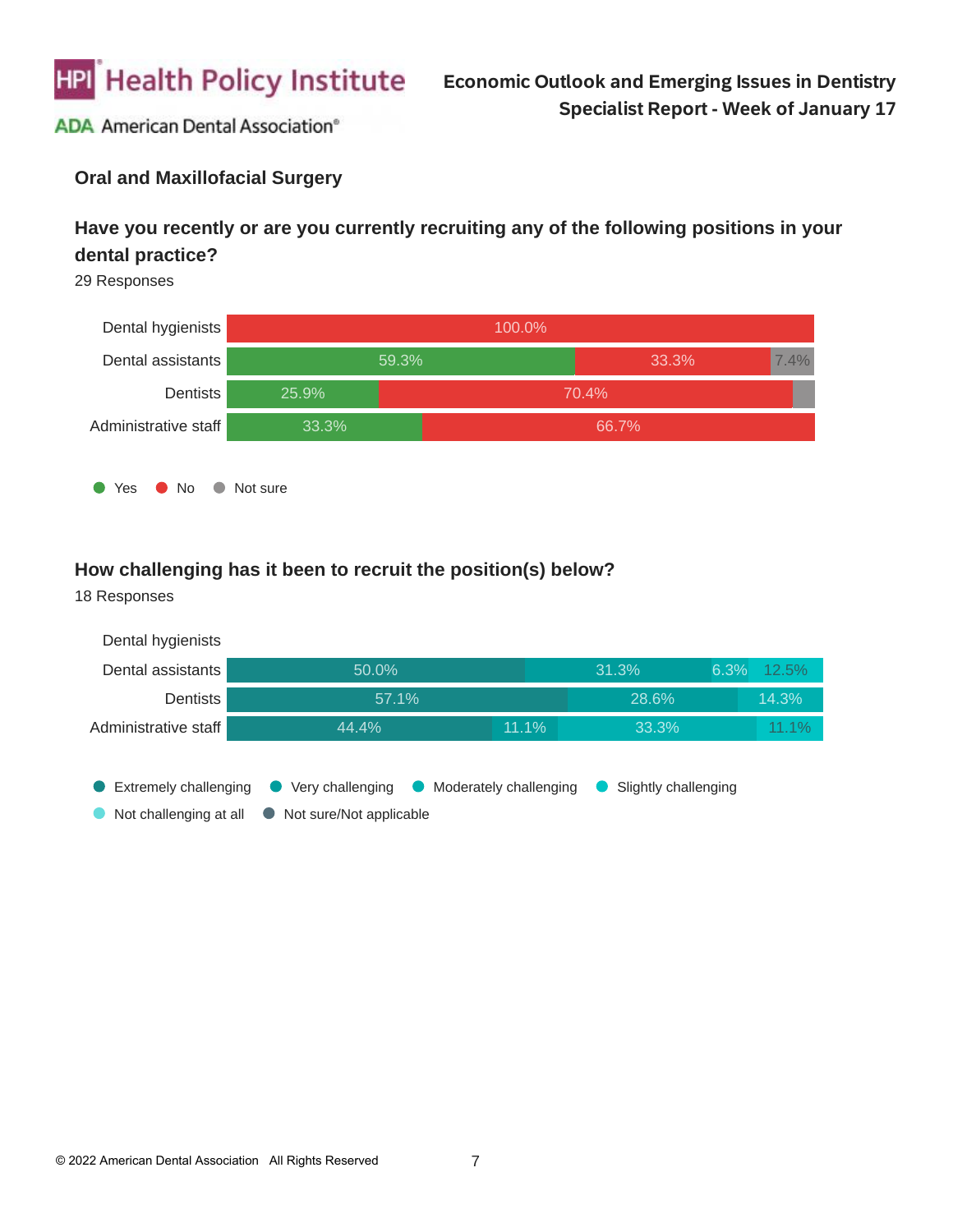

#### **Endodontics**

### **Have you recently or are you currently recruiting any of the following positions in your dental practice?**

33 Responses



#### **How challenging has it been to recruit the position(s) below?**

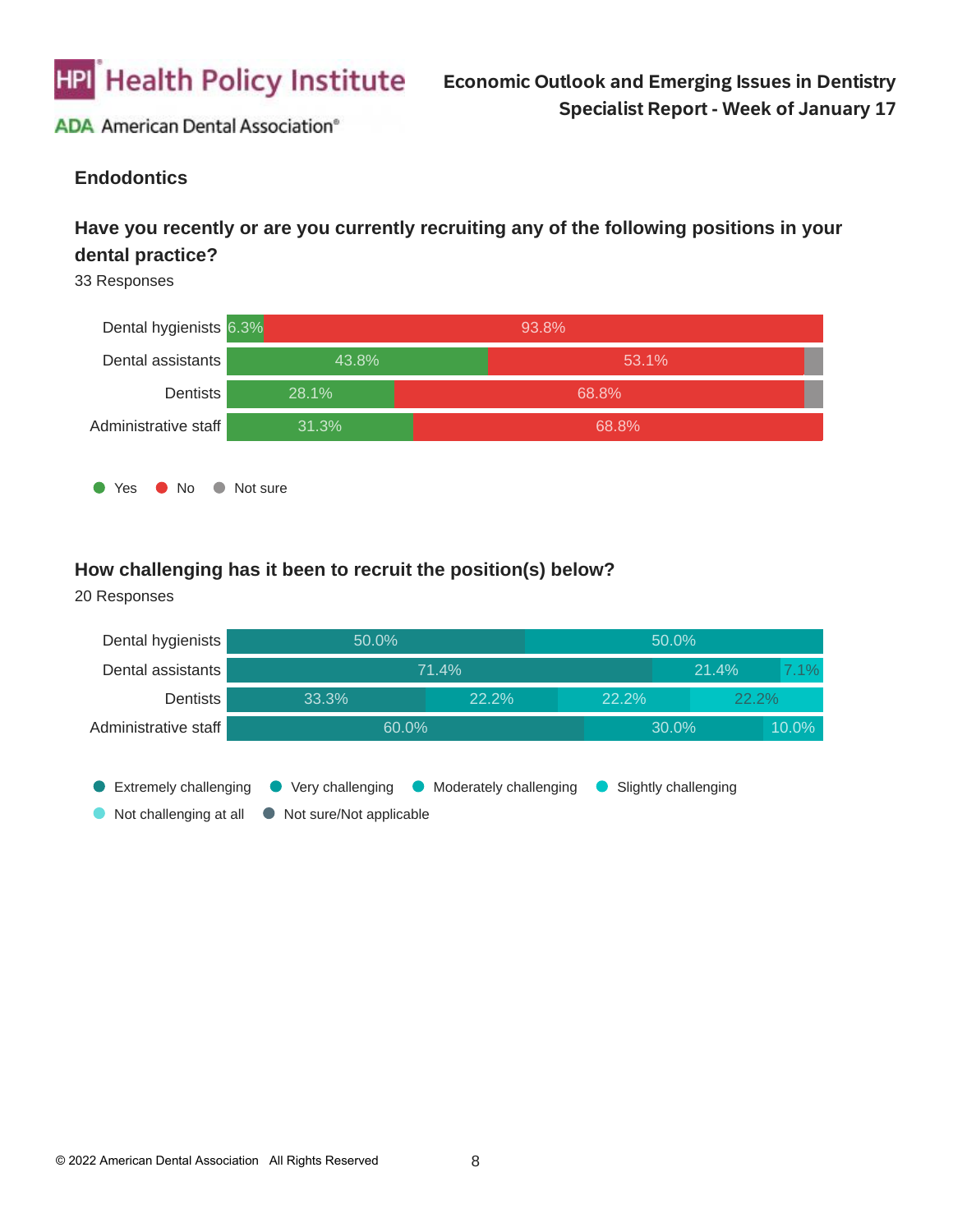

### **Orthodontics**

### **Have you recently or are you currently recruiting any of the following positions in your dental practice?**

38 Responses



#### **How challenging has it been to recruit the position(s) below?**

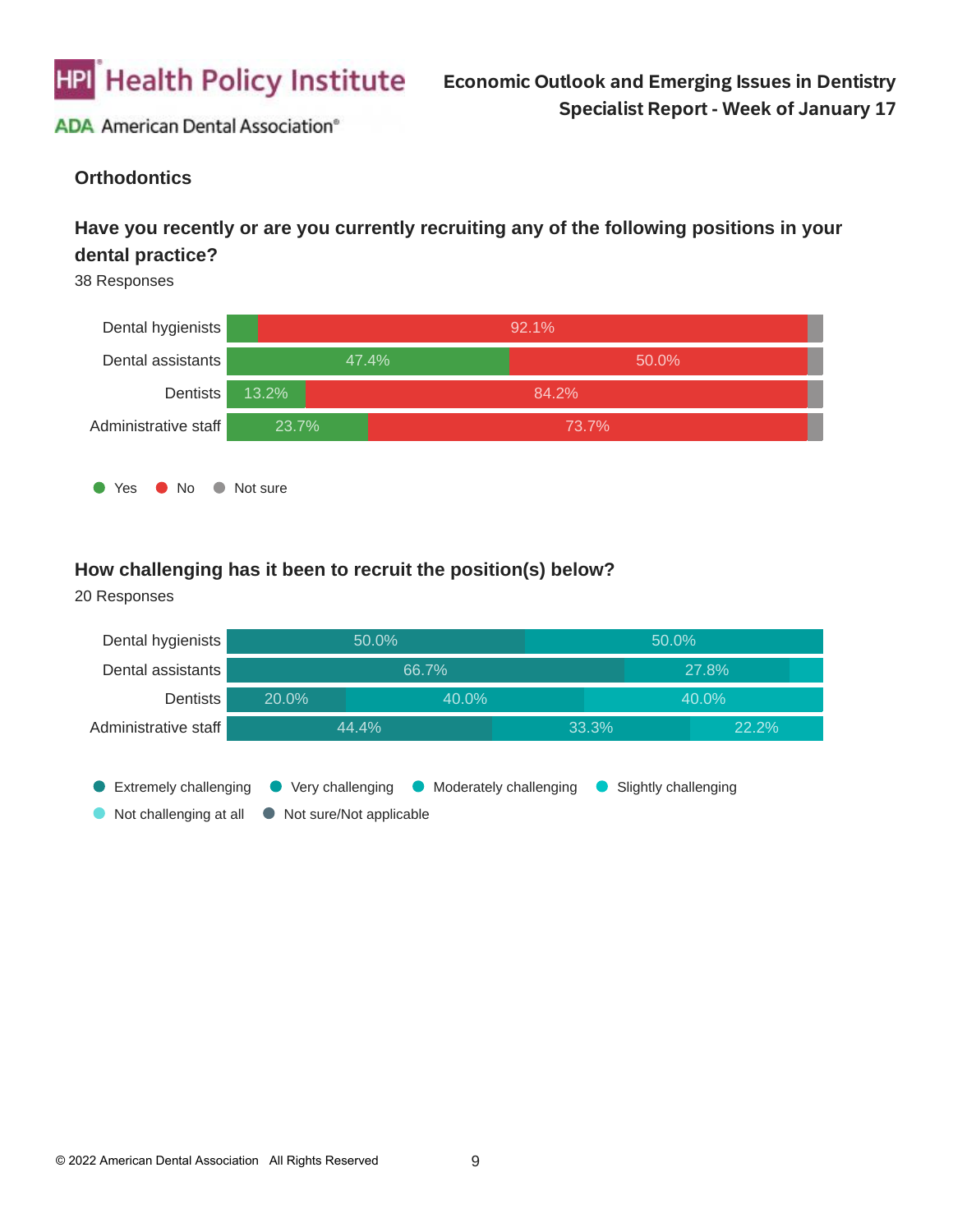

#### **Pediatric Dentistry**

### **Have you recently or are you currently recruiting any of the following positions in your dental practice?**

109 Responses



#### **How challenging has it been to recruit the position(s) below?**

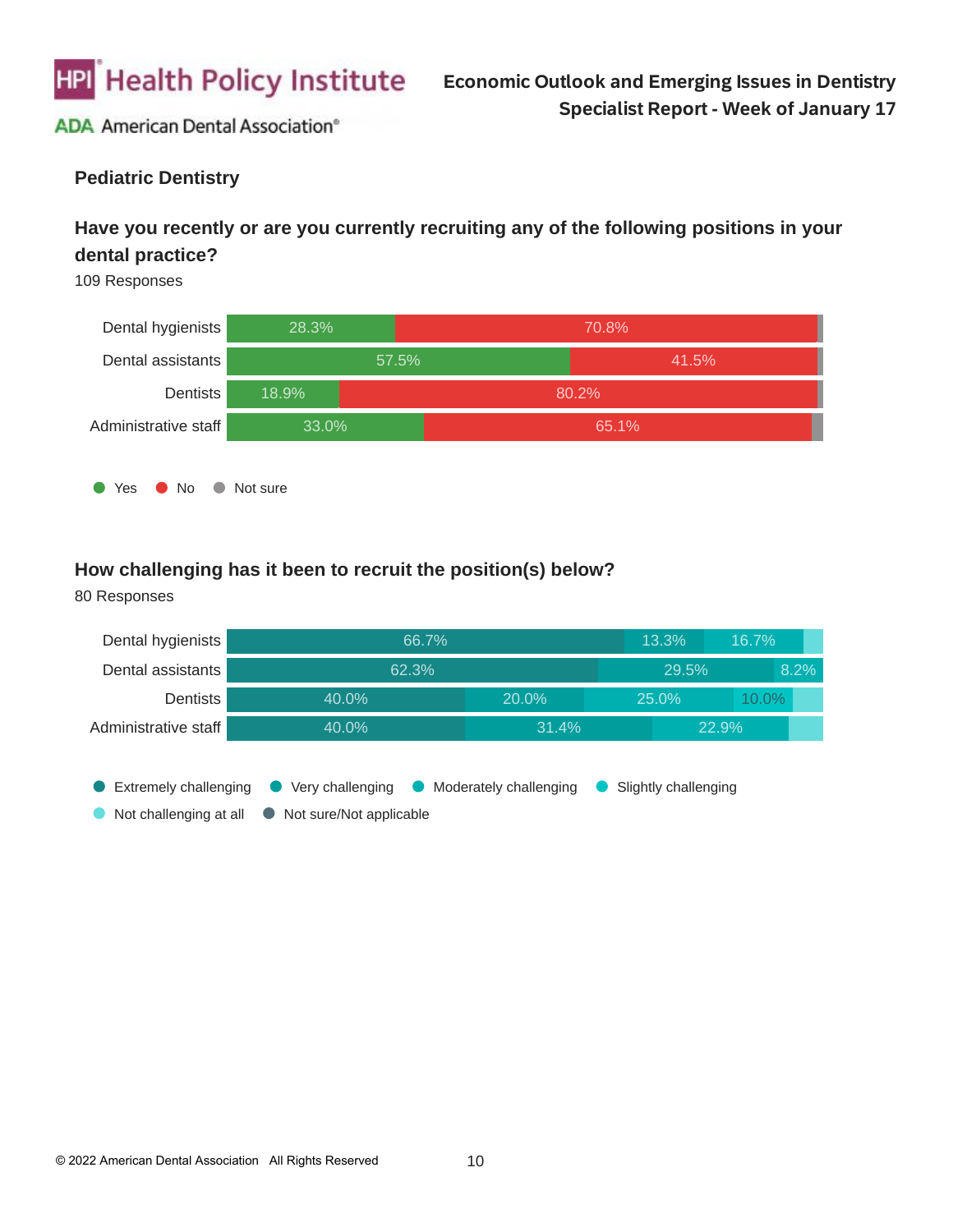

#### **Periodontics**

### **Have you recently or are you currently recruiting any of the following positions in your dental practice?**

42 Responses



#### **How challenging has it been to recruit the position(s) below?**

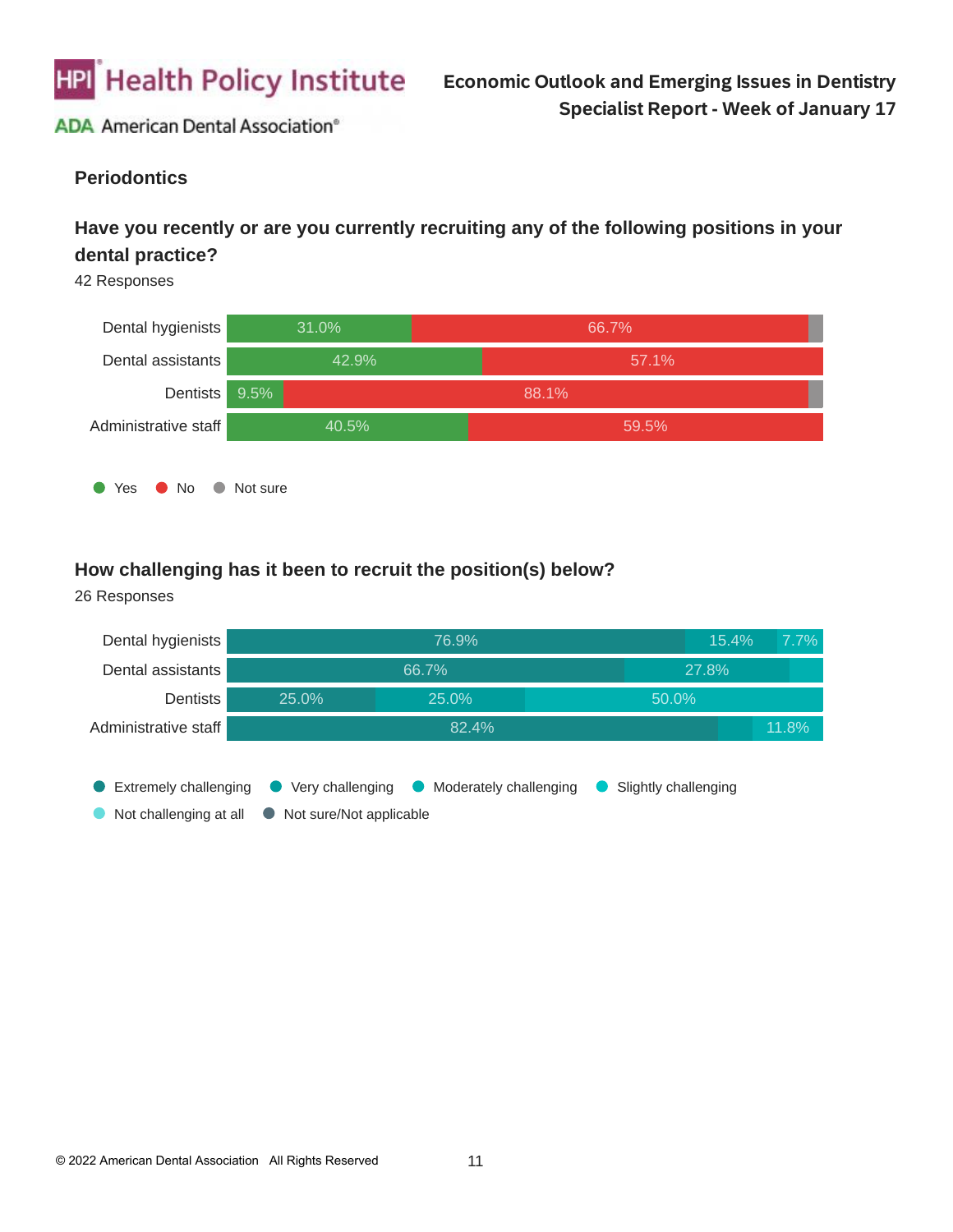

#### **Prosthodontics**

### **Have you recently or are you currently recruiting any of the following positions in your dental practice?**

20 Responses



#### **How challenging has it been to recruit the position(s) below?**

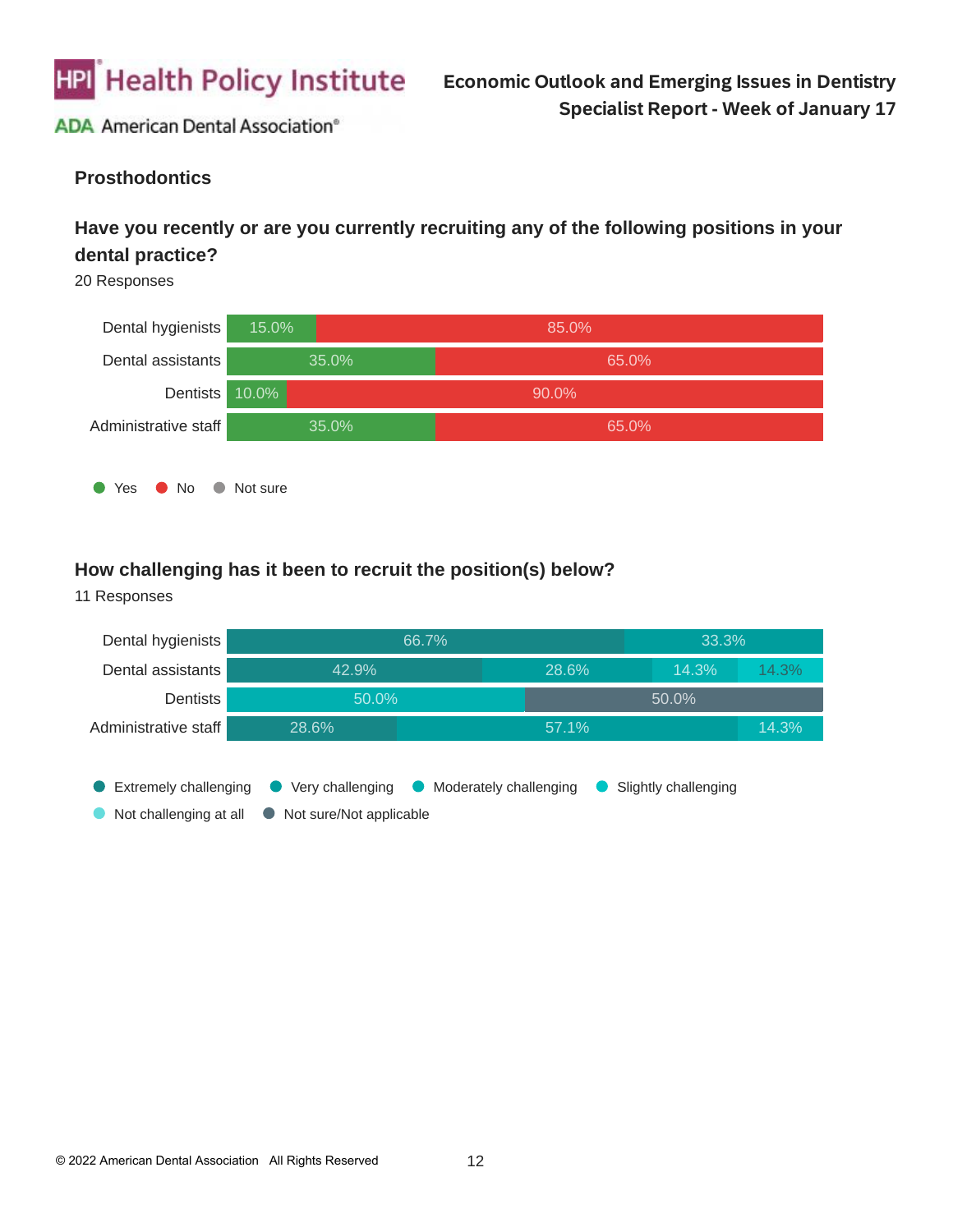

### **Dentists in Public Health Settings**

### **Have you recently or are you currently recruiting any of the following positions in your dental practice?**

107 Responses



#### **How challenging has it been to recruit the position(s) below?**

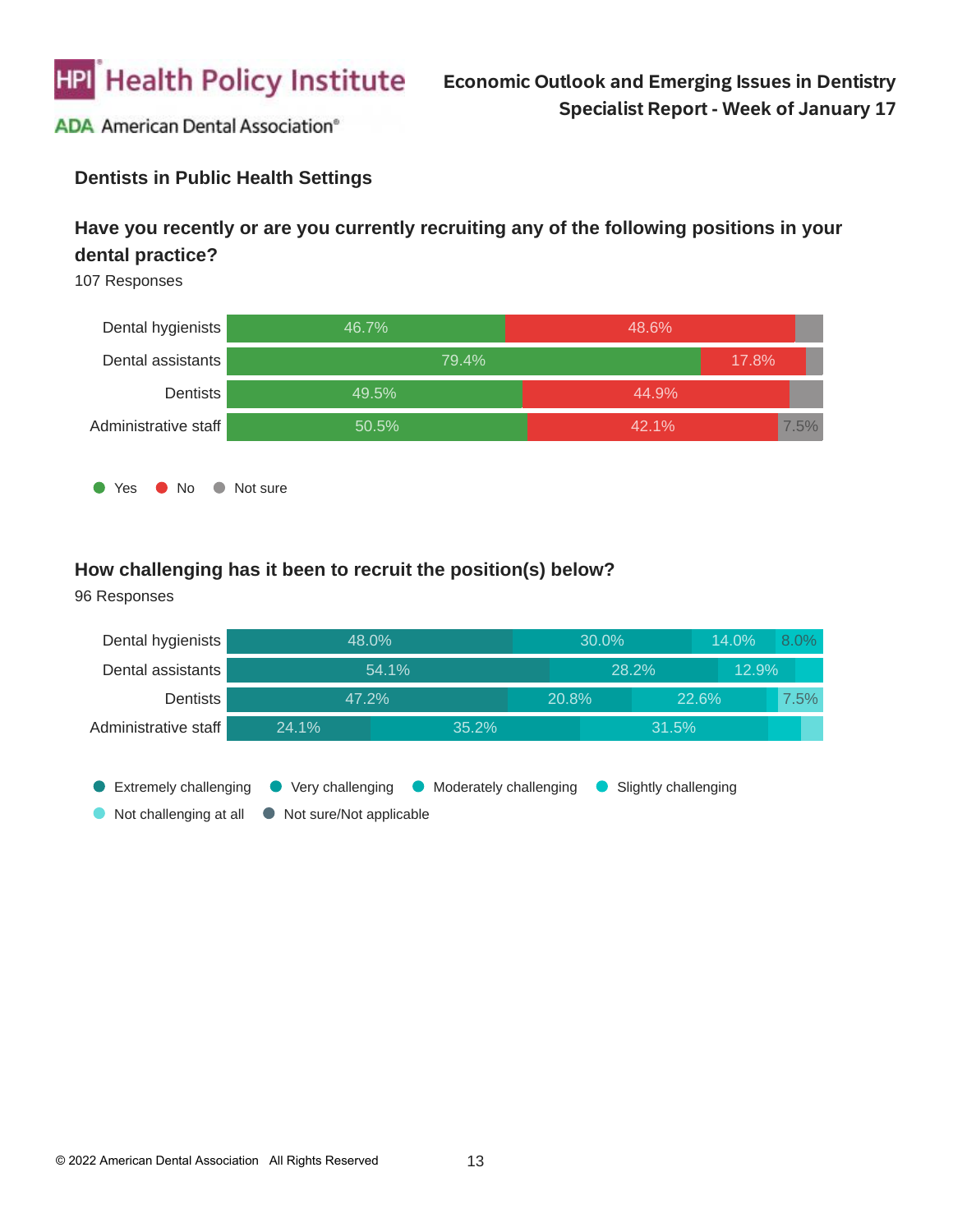

# **Economic Confidence**

**Looking ahead to the next six months, how confident are you in the recovery of:**

#### **General Practice**

1699 Responses



#### **Oral and Maxillofacial Surgery**

29 Responses

| Your particular dental practice?   | 29.6% | $33.3\%$ |          | 18.5% | 18.5%    |  |
|------------------------------------|-------|----------|----------|-------|----------|--|
| The dental care sector in general? | 22.2% | 33.3%    | 14.8%    |       | 29.6%    |  |
| The U.S. economy?                  | 22.2% | 25.9%    | $25.9\%$ |       | $22.2\%$ |  |

#### **Endodontics**

| Your particular dental practice?   | 34.4% | 34.4%        | $9.4\%$<br>18.8%     |
|------------------------------------|-------|--------------|----------------------|
| The dental care sector in general? | 28.1% | 40.6%        | 21.9%                |
| The U.S. economy? 9.4%             | 31.3% | <b>28.1%</b> | $18.8\%$<br>$12.5\%$ |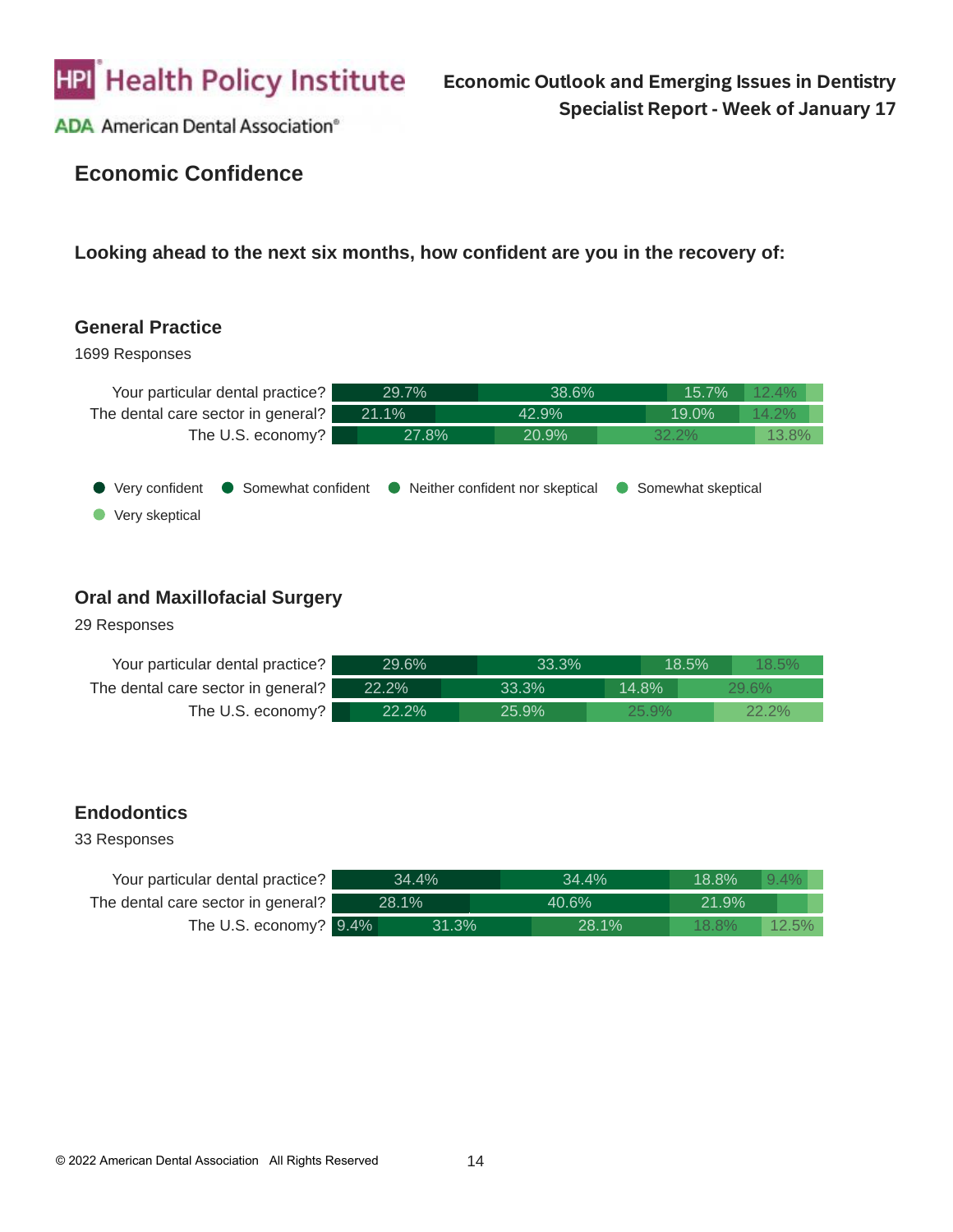

**Looking ahead to the next six months, how confident are you in the recovery of:**

**(continued)**

#### **Orthodontics**

#### 38 Responses



### **Pediatric Dentistry**

#### 109 Responses

| Your particular dental practice?   | 25.5% |       | $42.5\%$ |  | 17.0%<br>$9.4\%$ |       |  |
|------------------------------------|-------|-------|----------|--|------------------|-------|--|
| The dental care sector in general? | 17.9% |       | 50.0%    |  | 18.9%            | 12.3% |  |
| The U.S. economy?                  |       | 26.4% | 19.8%    |  | 34.9%            | 12.3% |  |

#### **Periodontics**

| Your particular dental practice?   | 31.0% |       | 42.9% |       | 14.3% | $9.5\%$  |
|------------------------------------|-------|-------|-------|-------|-------|----------|
| The dental care sector in general? | 19.0% |       | 52.4% |       | 14.3% | $14.3\%$ |
| The U.S. economy?                  |       | 38.1% |       | 11.9% | 38.1% |          |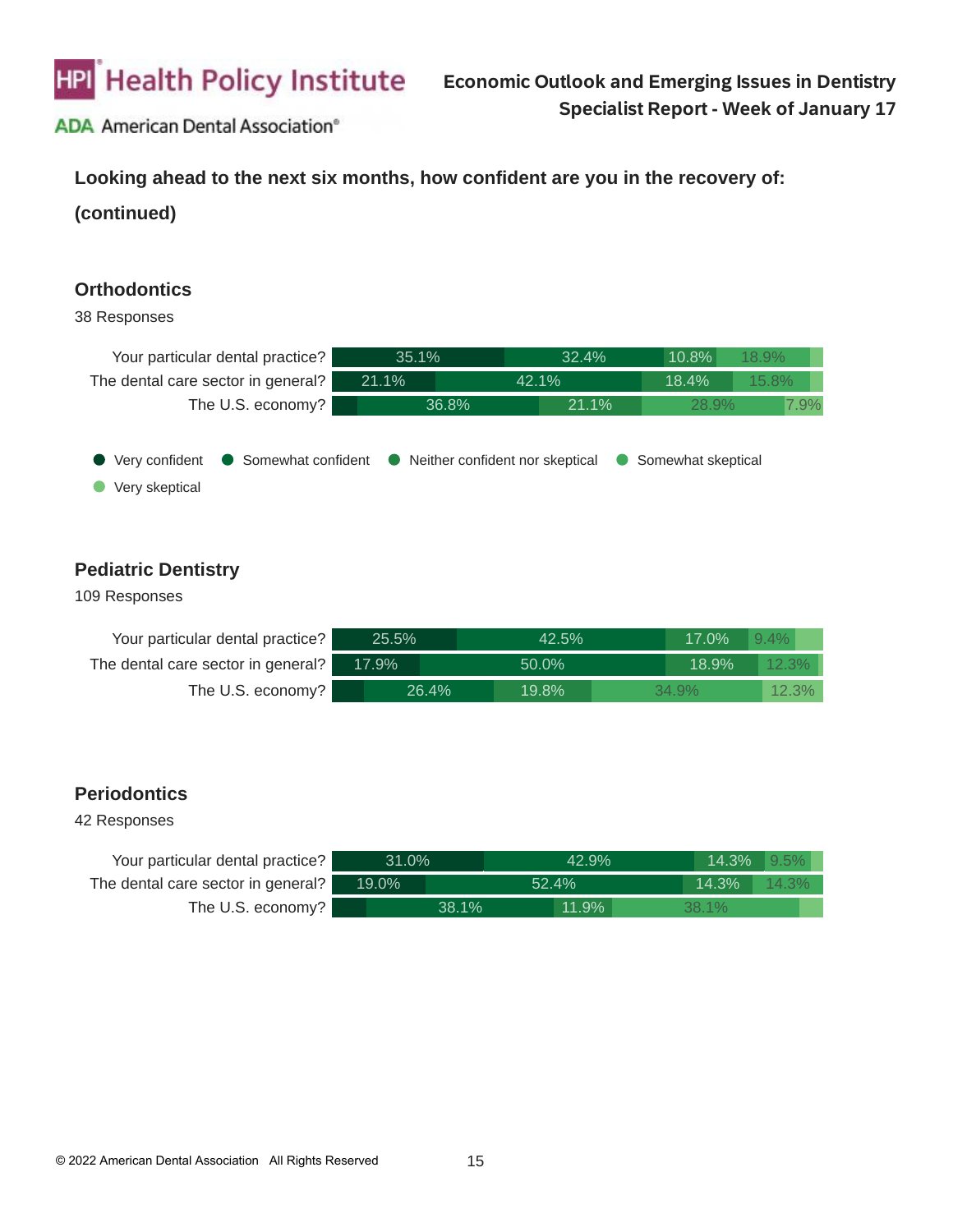

#### **Looking ahead to the next six months, how confident are you in the recovery of:**

**(continued)**

#### **Prosthodontics**

#### 20 Responses



### **Dentists in Public Health Settings**

| Your particular dental practice?   | 32.7% |       |       | 33.6% |  | 25.2% |          |      |
|------------------------------------|-------|-------|-------|-------|--|-------|----------|------|
| The dental care sector in general? |       | 24.3% |       | 43.0% |  | 16.8% | $14.0\%$ |      |
| The U.S. economy? 10.3%            |       |       | 30.8% | 18.7% |  | 31.8% |          | 8.4% |